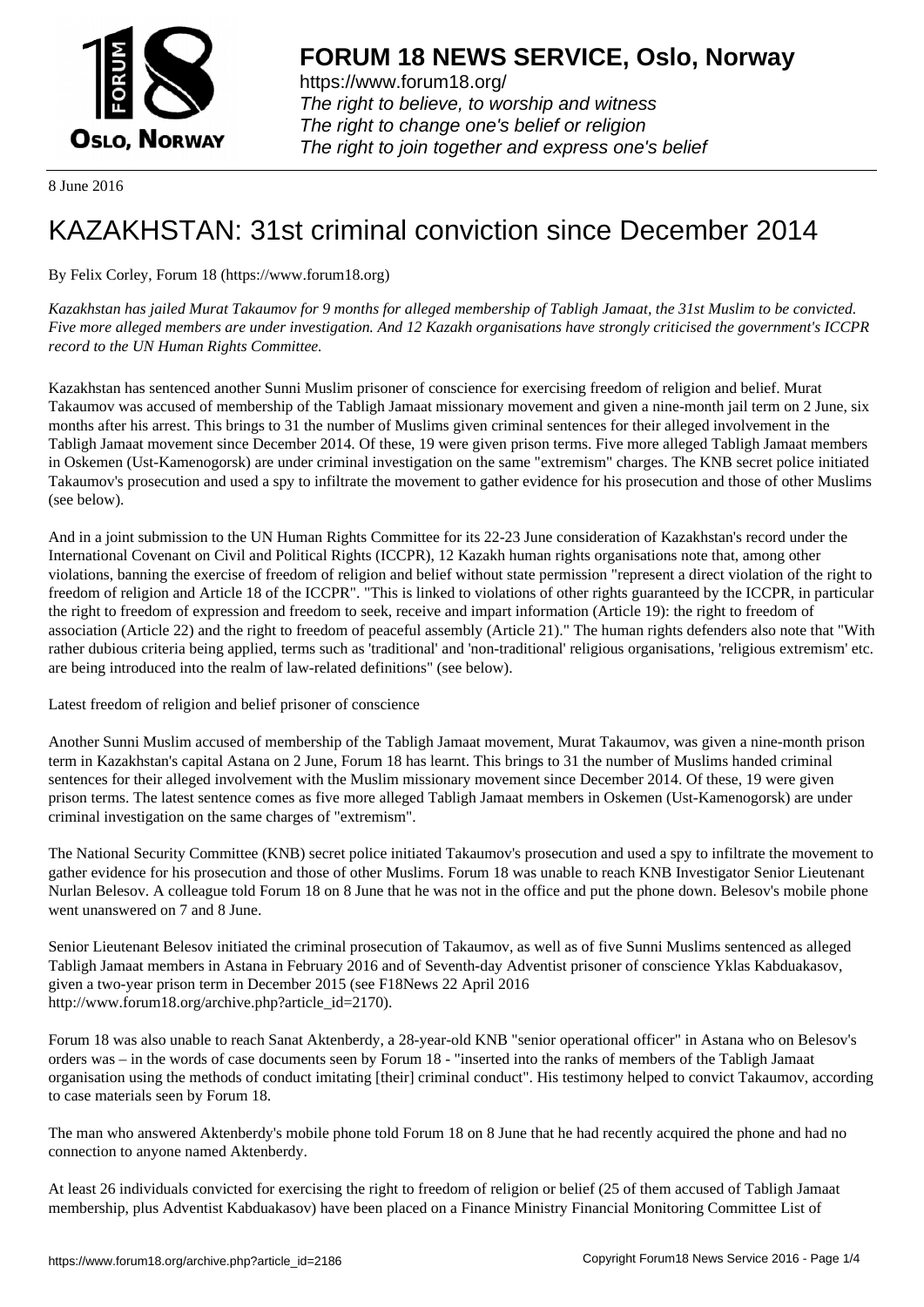are almost impossible. Separately, they are also being required to pay for the costs of "expert analyses" used to convict them (see F18News 10 June 2016 http://www.forum18.org/archive.php?article\_id=2187).

Missionary movement banned

Tabligh Jamaat was banned by an Astana court in 2013, just a year after an extensive study commissioned by the KNB secret police and the government's then Religious Affairs Committee concluded that the Muslim movement is not "extremist" or "terrorist" and that there was no reason to ban it (see F18News 28 March 2016 http://www.forum18.org/archive.php?article\_id=2162).

"Socially-dangerous consequences"?

Takaumov – who is now 31 - runs his own law firm in Astana. In late 2015 he gave legal advice to the wives of two of the five Muslims sentenced as Tabligh Jamaat members in Astana in February 2016 (see F18News 28 March 2016 http://www.forum18.org/archive.php?article\_id=2162).

The KNB secret police arrested Takaumov on 18 November 2015 on charges of membership of Tabligh Jamaat. At the request of KNB Investigator Belesov, Saryarka Court No. 2 repeatedly ordered his detention in the KNB Investigation Prison in Astana (see F18News 9 March 2016 http://www.forum18.org/archive.php?article\_id=2156).

The 10-page indictment, seen by Forum 18, claimed that Takaumov had decided to study Islam himself from 2007 and had come into contact with Tabligh Jamaat members. From 2012 to 2015 he had spoken to others of his faith, "understanding the social danger of his criminal actions and the possibility of the emergence of socially-dangerous consequences in the form of a violent change of the constitutional set-up". The indictment claimed that Takaumov knew that the "true aim" of Tabligh Jamaat was allegedly the establishment of a Caliphate (Muslim-ruled territory), including in Kazakhstan

One "expert" and 28 witnesses were questioned and their testimony included in the case, including the five Sunni Muslim men convicted in Astana in February. One of these witnesses was KNB secret police officer Aktenberdy, whose mission to infiltrate the group had been approved by a special decision (see F18News 22 April 2016 http://www.forum18.org/archive.php?article\_id=2170).

The initial hearing in Takaumov's trial at Astana's Saryarka District Court No. 2 was held on 24 March under Judge Umsyn Mukhangaliyeva. However, at the next hearing on 8 April she was abruptly replaced by Judge Birzhan Toregeldi. Numerous hearings followed.

Takaumov's nine month prison sentence

For the trial's final session on 2 June, Takaumov was brought into court in handcuffs and placed in the defendant's box behind the transparent plastic screen, noted Madi Bekmaganbetov of Radio Free Europe's Kazakh Service (RFE/RL), who was present in court. As on the previous day, the Judge ordered the journalist not to take photographs or make video or audio recordings.

Judge Toregeldi found Takaumov guilty under Criminal Code Article 405, Part 2. This punishes "participation in the activity of a social or religious association or other organisation after a court decision banning their activity or their liquidation in connection with extremism or terrorism they have carried out" with a fine or up to two years' imprisonment.

Although Prosecutor Serik Ishchanov called for Takaumov to be jailed for one year, Judge Toregeldi sentenced him to nine months' imprisonment in an ordinary regime labour camp. The Judge claimed that "there is significant proof in the case" and ordered that discs and video recordings held by the KNB secret police are to be destroyed, Bekmaganbetov of RFE/RL noted.

Takaumov was also ordered to pay court costs of 31,608.22 Tenge (775 Norwegian Kroner, 85 Euros or 95 US Dollars). Case documents seen by Forum 18 note that this represents the cost of one of the "expert analyses" of secret recordings and transcripts of a religious meeting, as well as of a psychiatric examination that found Takaumov to be of sound mind.

Judge Toregeldi had not issued the written verdict by the end of the working day in Astana on 8 June, those close to the case told Forum 18.

Takaumov to appeal against "illegal" sentence

Takaumov had insisted on his innocence of any wrongdoing throughout the trial. "I don't agree with it," he told Bekmaganbetov of RFE/RL about the sentence as he was leaving the court room. "It is illegal."

Similarly, Takaumov's mother – who had attended all the hearings in the trial – told Bekmaganbetov that the verdict was "unjust". "The crimes he was accused of under the Criminal Code did not happen. How can it be? No evidence was heard."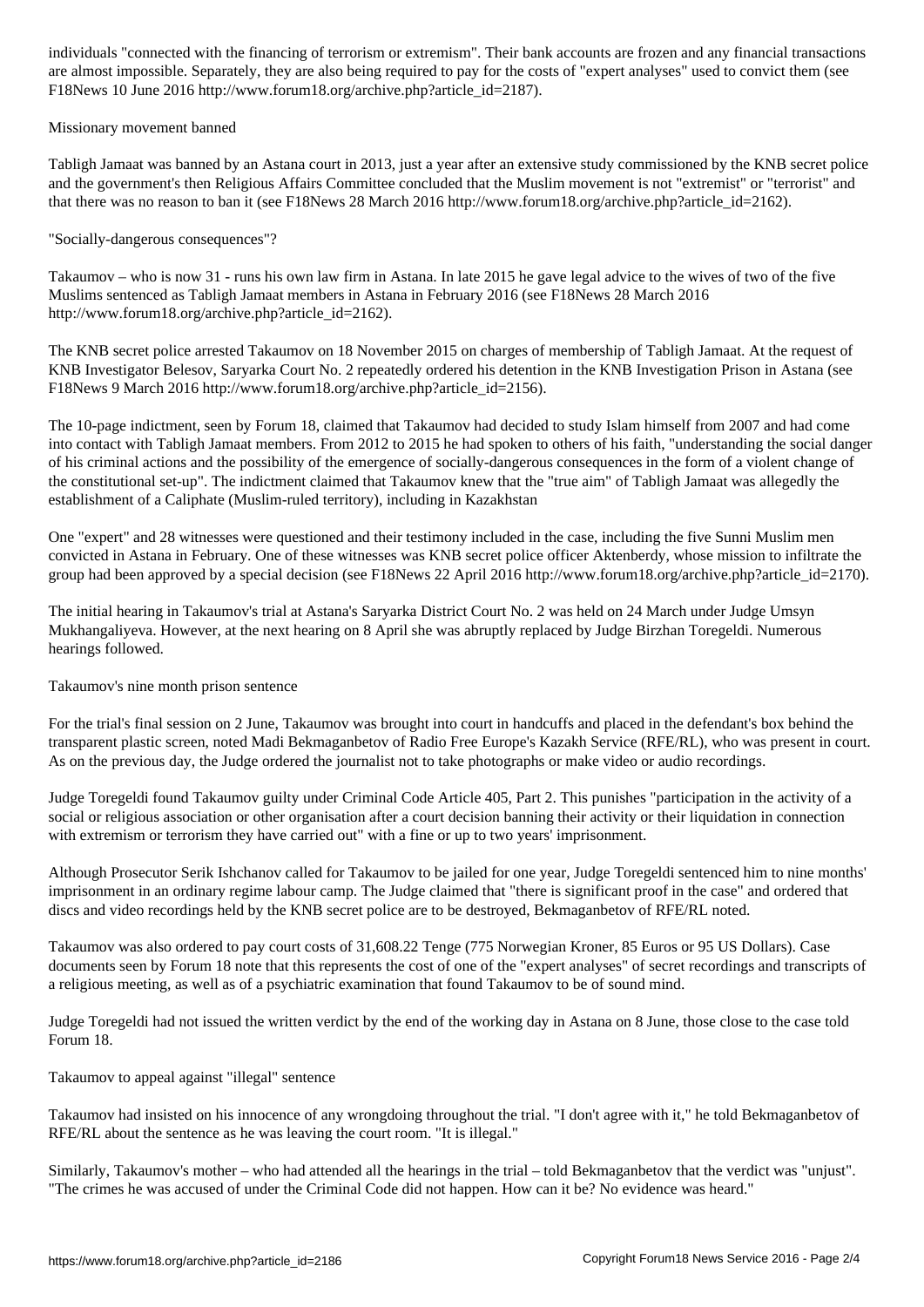received a mild sentence as he has four young children and has never been convicted before. He feared that any appeal might cause more harm for his client.

"Murat is not being prevented from praying or reading the Koran in the KNB Investigation Prison, where he remains today," one of Takaumov's relatives told Forum 18 on 31 May. His wife Aynur and four young children – none of whom attended the final two days of hearings – last saw him on 26 February, relatives added.

Takaumov's wife Aynur told Forum 18 in March that neither she nor her husband are Tabligh Jamaat members. "We pray the namaz and maintain relations with everyone," she told Forum 18. "We don't divide people into Muslims or non-Muslims. We try not to make divisions even among Muslims" (see F18News 28 March 2016 http://www.forum18.org/archive.php?article\_id=2162).

The address of the KNB Investigation prison where Takaumov has been held since November 2015:

SIZO KNB g. Astana

010003 Astana

Ul. Shyntas 2

Kazakhstan

Oskemen raids, new criminal case

East Kazakhstan Regional KNB secret police officers raided homes in Oskemen on 16 May as part of an investigation in a criminal case against five local residents, local media cited the Regional Prosecutor's Office as declaring on 23 May. Officers seized "extremist" religious literature and other materials which they claim indicated that the men had a possible connection to the banned Tabligh Jamaat missionary movement.

The men are being investigated under Criminal Code Article 405, Part 2. The five men had to sign statements that they would not leave Oskemen without the investigator's permission.

A spokesperson for the Regional Prosecutor's Office told Forum 18 from Oskemen on 6 June that the criminal investigation is in the hands of the KNB secret police and referred Forum 18 to them. The official noted that the criminal case did not appear to be listed in the electronic database even though all cases – even when they are at the investigation stage – should be listed.

Baurzhan, whom the duty officer at the Regional KNB secret police identified as the officer who oversees criminal cases, told Forum 18 on 8 June that "the secrecy of the investigation" prevents giving the names of the suspects, when the criminal case was opened and why, and who the KNB investigator on the case is.

Human rights defenders' joint submission to UN Human Rights Committee

A group of 12 of Kazakhstan's human rights organisations – including the Kazakhstan International Bureau for Human Rights and the Rule of Law, the Legal Policy Research Centre and Adil Soz (Free Word) – note that Kazakhstan directly violates the International Covenant on Civil and Political Rights (ICCPR) in relation to Article 18 ("Freedom of thought, conscience and religion") of the ICCPR. They note this in a joint examination of the country's overall human rights record, submitted jointly to the United Nations Human Rights Committee in May. The Committee is due to consider Kazakhstan's record under the ICCPR in Geneva on 22 and 23 June

(http://tbinternet.ohchr.org/Treaties/CCPR/Shared%20Documents/KAZ/INT\_CCPR\_CSS\_KAZ\_24096\_E.pdf).

The human rights organisations note that "In recent years, dozens of members of religious organisations worshipping different schools of Islam, as well as those perceived to be members of so-called 'non-conventional' religions risked being charged with extremism and terrorism, as well as inciting religious hatred and enmity." They also express concern at the declaration of religious organisations as "extremist".

"Direct violation"

The 12 Kazakh human rights organisations note that, among other violations, banning the exercise of freedom of religion and belief without state permission "represent a direct violation of the right to freedom of religion and Article 18 of the ICCPR". "This is linked to violations of other rights guaranteed by the ICCPR, in particular the right to freedom of expression and freedom to seek, receive and impart information (Article 19): the right to freedom of association (Article 22) and the right to freedom of peaceful assembly (Article 21)."